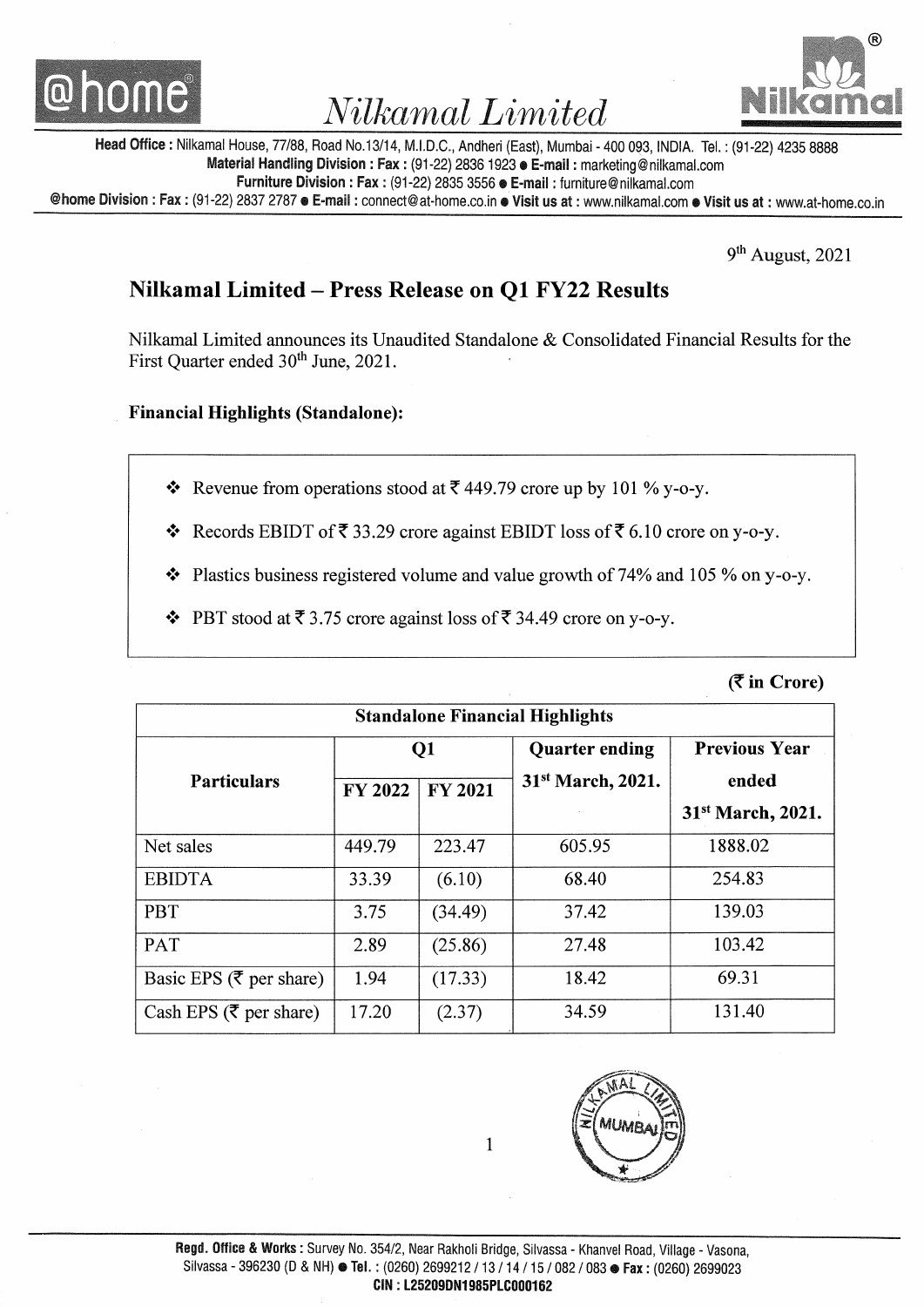



Head Office: Nilkamal House, 77/88, Road No.13/14, M.I.D.C., Andheri (East), Mumbai- 400 093, INDIA. Tel.: (91-22) 4235 8888 Material Handling Division: Fax: (91-22) 2836 1923 • E-mail: marketing@nilkamal.com Furniture Division: Fax: (91-22) 2835 3556 e E-mail: furniture@nilkamal.com @home Division: Fax: (91-22) 2837 2787 e E-mail: connect@at-home.co.in e Visit us at: www.nilkamal.com e Visit us at: www.at-home.co.in

### **Standalone results**

Q 1 FY22 has been once again a challenging quarter; the recovery over the past three quarters got undone with the second wave of COVID-19 which again led to restrictions and full or partial lockdowns, which resulted in loss of the B2C & retail businesses of the Company for a substantial period of the quarter. This has led to an overall degrowth of 26% in the business of the Company against the preceding quarter. This resultant loss of sales, led to decrease in profits by 90% compared to preceding quarter.

Further the raw material prices increased to the extent of 27% since December, 2020 in a phased manner. The leadership position enjoyed by the Company in the business in which it operates helped the Company to pass on the said price increase to the extent of 85% with a time lag of couple of months.

For the quarter ended June 30, 2021, Revenue from operations has increased by 101% to  $\bar{\tau}$  449.79 crore from  $\bar{\tau}$  223.48 crore. PBT for the quarter was  $\bar{\tau}$  3.75 crore as against loss of  $\bar{\tau}$  34.49 crore in the previous corresponding period. The sales of the Company's plastic business stood at  $\bar{\tau}$  412.79 crore whereas the retail business '@home' stood at  $\bar{\tau}$  18.67 crore against  $\bar{\tau}$  199.83 crore and  $\bar{\tau}$  15.39 crore respectively. Further the mattress business achieved sales of  $\bar{\tau}$  14.34 crore as against  $\bar{\tau}$  7.27 crore. While the sales of Bubble-guard stood at  $\bar{\tau}$  3.99 crore vis-a-vis  $\bar{\tau}$  0.98 crore.

In order to achieve its growth plans as well as for further building its competitive advantage in the business in which it operates, the Company estimates a total Capital expenditure of approx.  $\overline{\xi}$  245 crore during FY21-22. The said expenditure shall be towards a) putting up greenfield plant in southern India for manufacturing of Foam, Mattress, sofa and plastic moulded articles. b) building of regional warehouses in south and north. c) increasing injection moulding manufacturing capacity by more than 10,000 MTPA across various manufacturing facilities of the Company. d) introduction of various new range of designs and products to cater to the need of market and customers. e) for its racking & storage, Bubble Guard and modular & metal furniture businesses. The said capex will be

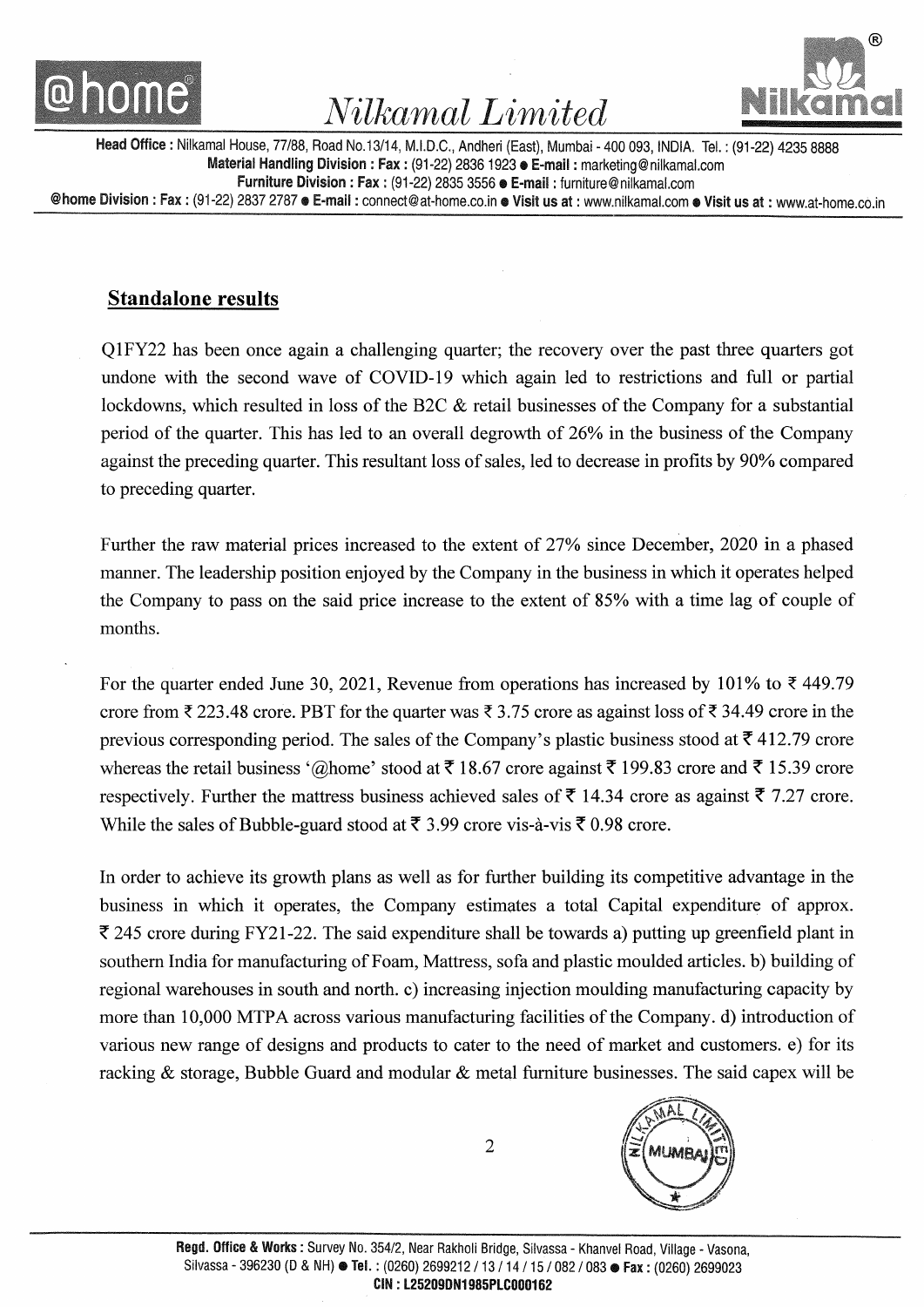



Head Office: Nilkamal House, 77/88, Road No.13/14, M.I.D.C., Andheri (East), Mumbai- 400 093, INDIA. Tel.: (91-22) 4235 8888 Material Handling Division: Fax: (91-22) 2836 1923 **e E-mail:** marketing@nilkamal.com Furniture Division : Fax : (91-22) 2835 3556 e E~mail : furniture@ nilkamal.com @home Division: Fax: (91-22) 2837 2787 e E-mail: connect@at-home.co.in e Visit us at: www.nilkamal.com e Visit us at: www.at-home.co.in

funded majorly from the internal accruals and generations of the Company. During Q1FY22, the Capex spend of the Company stood at  $\bar{\tau}$  27.27 crore.

### **Consolidated results**

[Including results of (a) Company's subsidiary Nilkamal Storage Systems Private Limited (formerly known as Nilkamal Bito Storage Systems Private Limited), Nilkamal Eswaran Plastics Private Limited & Nilkamal Eswaran Marketing Private Limited at Sri Lanka and Nilkamal Crates and Bins FZE at Ajman and Nilkamal Foundation (a Section 8 Company) at India; (b) Cambro Nilkamal Private Limited at India, Joint Venture Company]

The business operations of the Subsidiary & Joint venture Companies showed an uptrend, however, the business of the said Joint Venture and Subsidiary Companies is negligible as compared to the standalone business of the Company. Nilkamal Storage Systems Private Limited (formerly known as Nilkamal Bito Storage Systems Private Limited)- the Company's wholly owned Indian subsidiary recorded turnover of  $\bar{\xi}$  49.37 crore for Q1FY22 vis-à-vis  $\bar{\xi}$  21.63 crore for Q1FY21. It has incurred a loss of  $\bar{\tau}$  1.98 crore for Q1 FY22 vis-à-vis  $\bar{\tau}$  1.71 crore for Q1 FY21. The said loss is mainly on account of increase in steel prices by approx. 50%, however, the Company expects to recover its losses and achieve profit during the current financial year. The Company's subsidiary Company at Sri Lanka and Ajman, UAE also showed a growth in its performance. Further Cambro Nilkamal Private Limited- the Company's US Joint Venture has recorded a turnover of  $\bar{\tau}$  8.89 crore during Q1FY22 vis-à-vis  $\overline{\xi}$  2.97 crore for Q1FY21.

#### **About Nilkamal**

Nilkamal Limited is an industry pioneer in the manufacturing business of furniture and material handling products with diversified product profile across various segments along with a diversified customer base including household customers, industrial customers and retail buyers. It is also having its presence in the retail business of lifestyle furniture, furnishings and accessories under its brand '@home'.

**MUMB** 

3